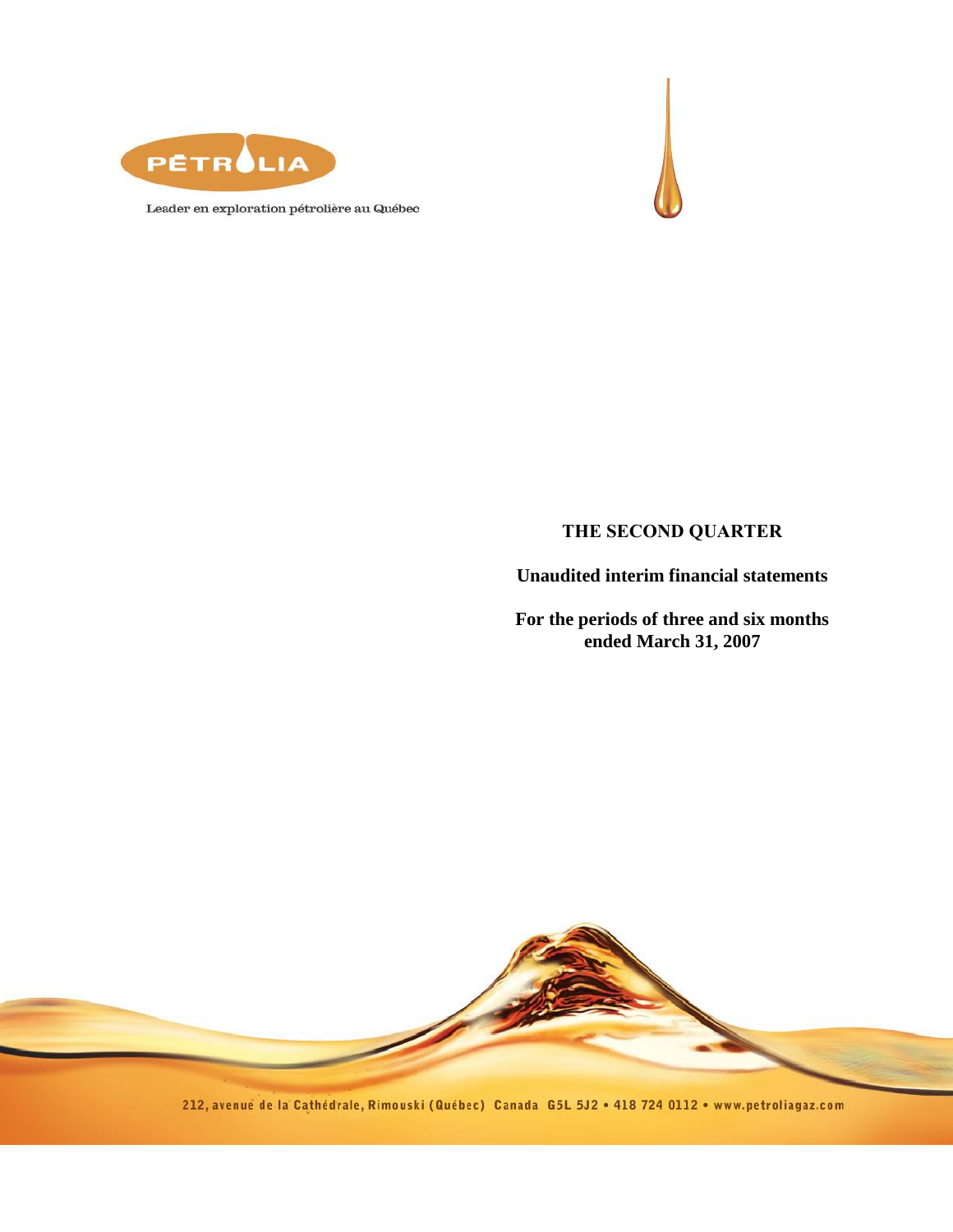

#### **UNAUDITED INTERIM FINANCIAL STATEMENTS**

## **FOR THE PERIODS OF THREE AND SIX MONTHS ENDED MARCH 31, 2007**

#### **Declaration concerning the interim financial statements**

Management has prepared the interim financial statements of Pétrolia Inc., including the balance sheet as at March 31, 2007, as well as the statements of income, shareholders' equity, deferred exploration expenses, and cash flows for the three and six months periods ending on March 31, 2007. No external auditors' firm examined or verified these interim financial statements.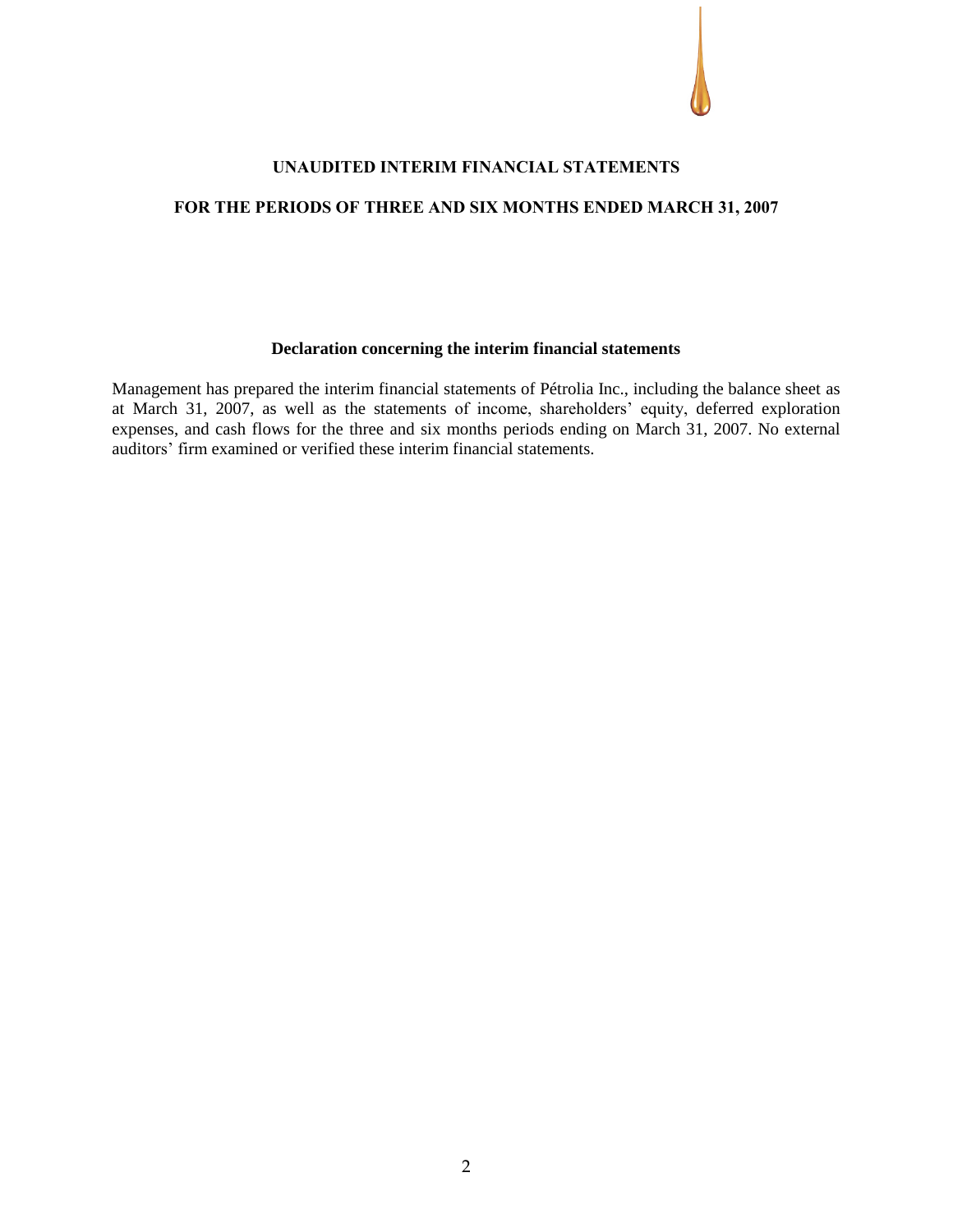

|                                                            | As at<br><b>March 31</b><br>2007 | As at<br>September 30<br>2006 |
|------------------------------------------------------------|----------------------------------|-------------------------------|
|                                                            | \$                               | \$                            |
|                                                            | (unaudited)                      | (audited)                     |
| <b>ASSETS</b>                                              |                                  |                               |
| <b>Current assets</b>                                      |                                  |                               |
| Cash                                                       | 24,005                           | 212,862                       |
| Short-term investments                                     | 628,796                          | 1,670,542                     |
| Accounts receivable                                        | 220,984                          | 131,294                       |
| Prepaid expenses                                           | 9,548                            | 158,200                       |
|                                                            | 883,333                          | 2,172,898                     |
| <b>Equity investment</b> (Gastem shares, F.M.V. \$750,000) | 100,000                          | 100,000                       |
| <b>Fixed Assets</b>                                        | 59,463                           | 60,593                        |
| Oil and Gas properties (Note 2)                            | 1,544,372                        | 1,521,633                     |
| <b>Deferred exploration expenses</b> (Note 2)              | 6,753,484                        | 5,571,563                     |
|                                                            | 9,340,652                        | 9,426,687                     |
| <b>LIABILITIES</b>                                         |                                  |                               |
| <b>Current liabilities</b>                                 |                                  |                               |
| Accounts payable                                           | 304,132                          | 371,704                       |
| Long-term debt falling due during the year                 | 11,549                           | 11,405                        |
|                                                            | 315,681                          | 383,109                       |
| Long-term debt                                             | 26,034                           | 31,845                        |
| <b>Future taxes</b>                                        | 1,610,119                        | 1,682,471                     |
|                                                            | 1,951,834                        | 2,097,425                     |
| <b>SHAREHOLDERS' EQUITY</b>                                |                                  |                               |
| Capital stock                                              | 7,673,006                        | 7,379,827                     |
| Contributed surplus - Options                              | 334,884                          | 450,057                       |
| Contributed surplus - Options expired                      | 195,901                          | 159,596                       |
| Deficit                                                    | (814, 973)                       | (660, 218)                    |
|                                                            | 7,388,818                        | 7,329,262                     |

#### **BALANCE SHEET**

On behalf of the Board

Director Director Director

(signed) *André Proulx* (signed) *Clément Duchesne*

9,340,652 9,426,687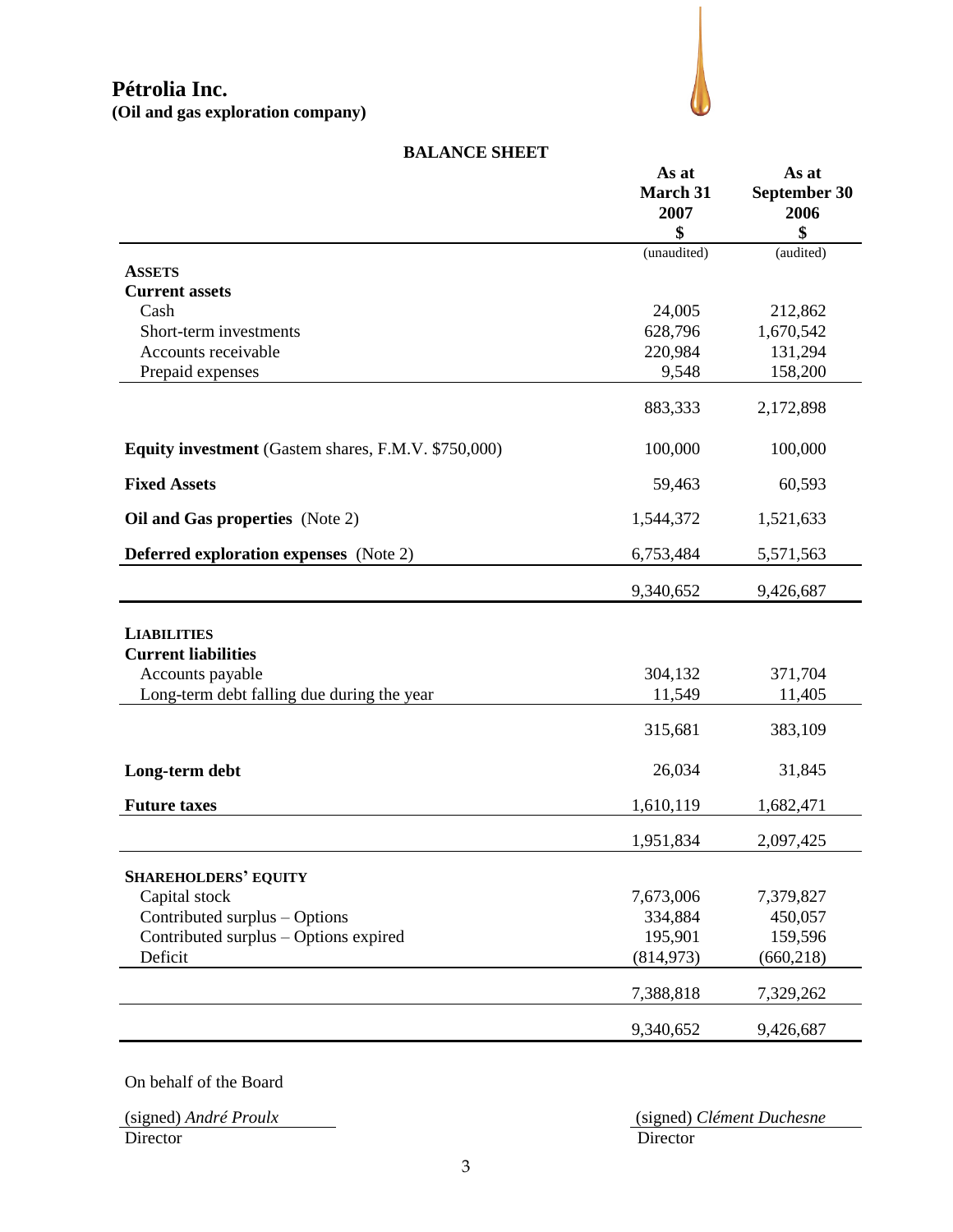

# **STATEMENT OF INCOME**

|                                             | <b>Periods ended March 31</b> |                |              |              |
|---------------------------------------------|-------------------------------|----------------|--------------|--------------|
|                                             | 2007                          | 2006           | 2007         | 2006         |
|                                             | (three months)                | (three months) | (six months) | (six months) |
|                                             | \$                            | \$             | \$           | \$           |
|                                             | (unaudited)                   | (unaudited)    | (unaudited)  | (unaudited)  |
| <b>REVENUE</b>                              |                               |                |              |              |
| Interest income                             | 12,212                        | 22,595         | 34,550       | 32,524       |
|                                             |                               |                |              |              |
| <b>GENERAL AND ADMINISTRATIVE EXPENSES</b>  |                               |                |              |              |
| Stock-based compensation                    |                               | 130,065        |              | 130,065      |
| Salaries - Officers                         | 32,458                        | 24,200         | 66,875       | 40,450       |
| Salaries and fringe benefits                | 32,155                        | 24,603         | 64,575       | 51,685       |
| Insurance                                   | 9,789                         | 4,478          | 20,432       | 9,812        |
| Information to shareholders                 | 11,029                        | 9,923          | 14,272       | 14,703       |
| Promotion and entertainment                 | 14,925                        | 2,456          | 38,420       | 20,573       |
| Office supplies                             | 6,180                         | 3,682          | 10,854       | 5,821        |
| Governmental fees                           | 2,319                         | 15,027         | 13,076       | 16,709       |
| Rent                                        | 8,147                         | 3,750          | 16,810       | 8,750        |
| Professional fees                           | 3,837                         | 1,641          | 12,082       | 6,255        |
| Telecommunications                          | 4,232                         | 2,262          | 10,213       | 4,225        |
| Depreciation of deferred expenses           |                               | 2,625          |              | 5,250        |
| Depreciation of fixed assets                | 5,621                         | 770            | 11,124       | 1,498        |
| Costs attributable to exploration expenses  | (2, 284)                      | (11, 560)      | (34, 671)    | (40,612)     |
| Others                                      | 8,262                         | 4,504          | 17,595       | 6,872        |
|                                             | 136,670                       | 218,426        | 261,657      | 282,056      |
| <b>LOSS BEFORE INCOME TAXES</b>             | (124, 458)                    | (195, 831)     | (227, 107)   | (249, 532)   |
|                                             |                               |                |              |              |
| Future income taxes                         | (39,711)                      |                | (72, 352)    |              |
| <b>NET LOSS</b>                             | (84, 747)                     | (195, 831)     | (154, 755)   | (249, 532)   |
| <b>BASIC AND DILUTED NET LOSS PER SHARE</b> | (0.0029)                      | (0.0098)       | (0.0053)     | (0.0125)     |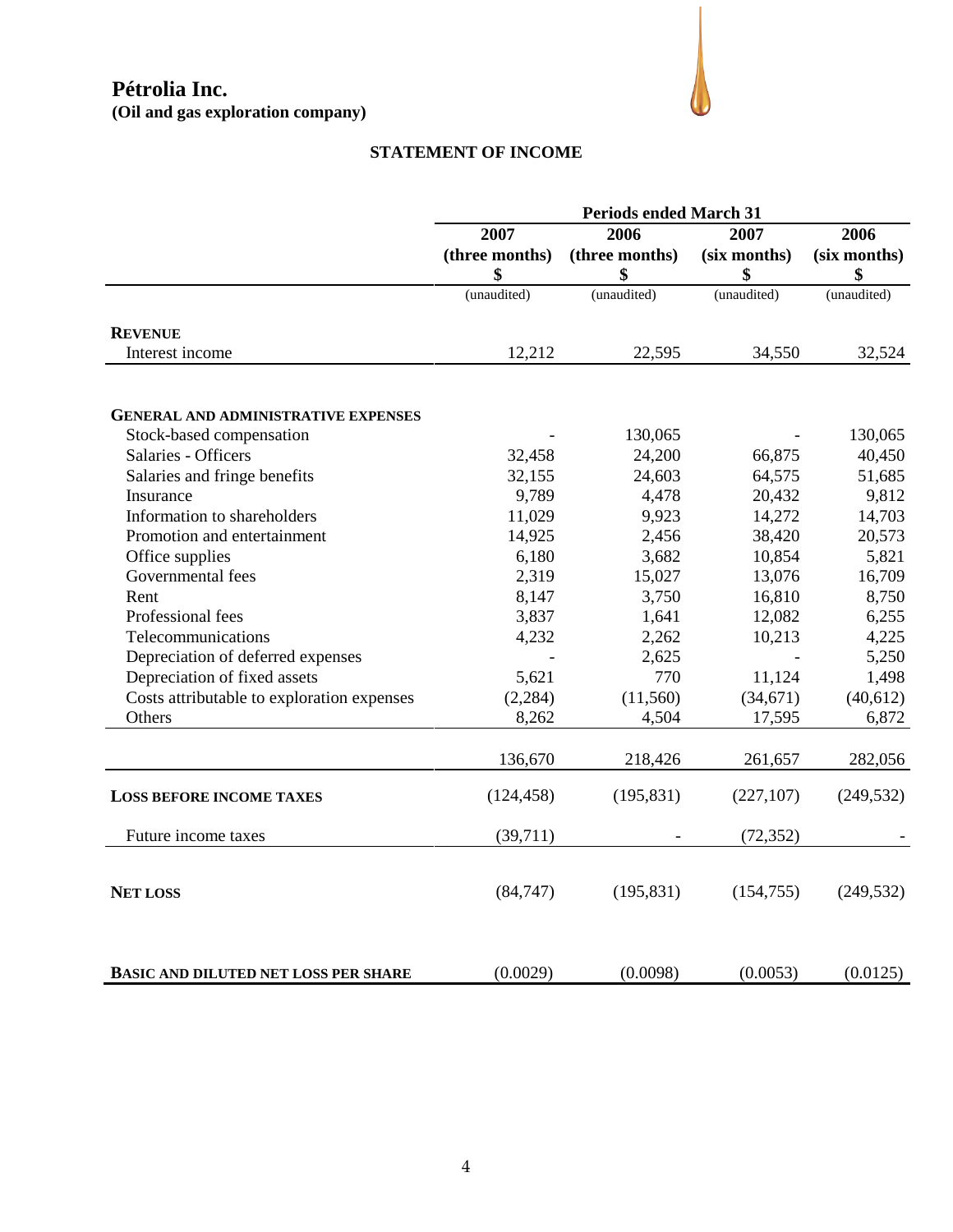# **Pétrolia Inc.**

**(Oil and gas exploration company)**



# **STATEMENT OF SHAREHOLDERS' EQUITY**

|                                  | <b>Capital Stock</b> |             | <b>Contributed</b> | Contributed           |                | <b>Total</b> |  |
|----------------------------------|----------------------|-------------|--------------------|-----------------------|----------------|--------------|--|
|                                  | <b>Shares</b>        | Amount      | surplus - Stock    | surplus - Stock       |                |              |  |
|                                  |                      | \$          | options<br>\$      | options expired<br>\$ | \$             | \$           |  |
| <b>Balance at September 30,</b>  |                      |             |                    |                       |                |              |  |
| 2005                             | 17,555,107           | 4,514,532   | 140,701            | 16,827                | (182, 293)     | 4,489,767    |  |
| <b>Issued during period</b>      |                      |             |                    |                       |                |              |  |
| Cash                             | 10,818,542           | 4,646,672   |                    |                       |                | 4,646,672    |  |
| In payment of a loan             | 25,000               | 9,000       |                    |                       |                | 9,000        |  |
| Broker warrants exercise         | 150,000              | 78,324      | (19, 324)          |                       |                | 59,000       |  |
| <b>Share issuing costs</b>       |                      |             |                    |                       |                |              |  |
| Future taxes                     |                      | (1,299,448) |                    |                       |                | (1,299,448)  |  |
| Other share issuing costs        |                      | (569, 253)  |                    |                       |                | (569, 253)   |  |
| <b>Other activities</b>          |                      |             |                    |                       |                |              |  |
| Stock-based compensation         |                      |             | 471,449            |                       |                | 471,449      |  |
| Expired stock options            |                      |             | (142,769)          | 142,769               |                |              |  |
| Net loss                         |                      |             |                    |                       | (477, 925)     | (477, 925)   |  |
| <b>Balance at September 30,</b>  |                      |             |                    |                       |                |              |  |
| 2006                             | 28,548,649           | 7,379,827   | 450,057            | 159,596               | (660, 218)     | 7,329,262    |  |
| <b>Issued during period</b>      |                      |             |                    |                       |                |              |  |
| Warrants exercise                | 101,000              | 59,750      |                    |                       | $\blacksquare$ | 59,750       |  |
| Broker warrants exercise         | 538,603              | 283,537     | (78, 868)          |                       |                | 204,669      |  |
| Share issuing costs              |                      | (50, 108)   |                    |                       |                | (50, 108)    |  |
| <b>Other activities</b>          |                      |             |                    |                       |                |              |  |
| Expired stock options            |                      |             | (27,000)           | 27,000                |                |              |  |
| Expired broker warrants          |                      |             | (9,305)            | 9,305                 |                |              |  |
| Net loss                         |                      |             |                    |                       | (154, 755)     | (154, 755)   |  |
| <b>Balance at March 31, 2007</b> | 29,188,252           | 7,673,006   | 334,884            | 195,901               | (814, 973)     | 7,388,818    |  |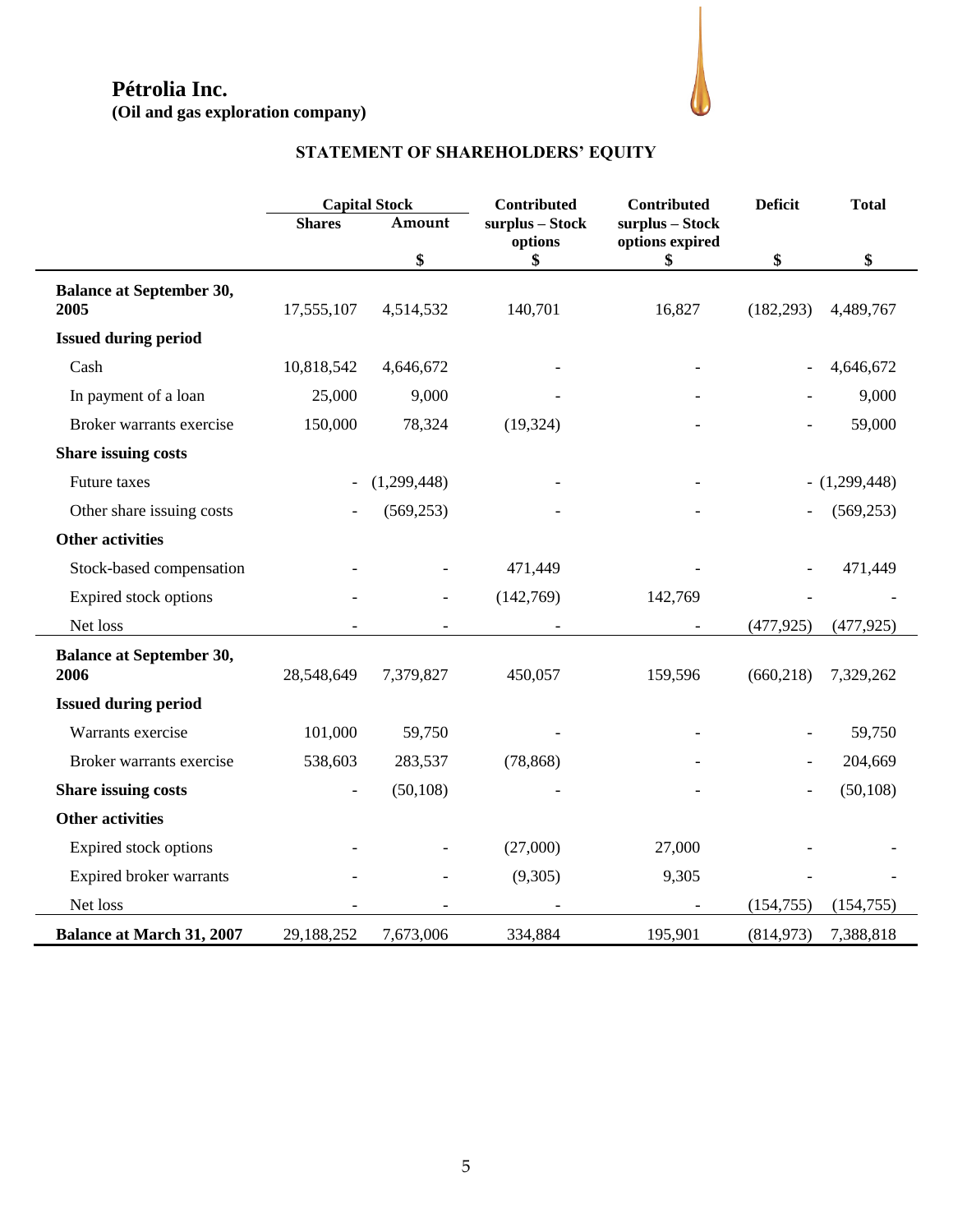

## **STATEMENT OF DEFERRED EXPLORATION EXPENSES**

|                                                                           | <b>Periods ended March 31</b> |                |              |              |  |
|---------------------------------------------------------------------------|-------------------------------|----------------|--------------|--------------|--|
|                                                                           | 2007                          | 2006           | 2007         | 2006         |  |
|                                                                           | (three months)                | (three months) | (six months) | (six months) |  |
|                                                                           | \$                            | \$             | \$           | \$           |  |
|                                                                           | (unaudited)                   | (unaudited)    | (unaudited)  | (unaudited)  |  |
| <b>EXPLORATION EXPENSES</b>                                               |                               |                |              |              |  |
| Analyses                                                                  |                               |                | 4,410        |              |  |
| Drilling                                                                  | 16,975                        | 970,630        | 60,584       | 2,401,934    |  |
| Geology                                                                   | 49,448                        | 24,095         | 145,091      | 28,056       |  |
| Geophysical surveys                                                       | 13,707                        | 9,455          | 937,165      | 139,795      |  |
| General exploration expenses                                              | 2,285                         | 8,706          | 34,671       | 40,611       |  |
| Stock-based compensation                                                  |                               | 149,335        |              | 149,335      |  |
| <b>INCREASE IN DEFERRED EXPLORATION</b><br><b>EXPENSES FOR THE PERIOD</b> | 82,415                        | 1,162,221      | 1,181,921    | 2,759,731    |  |
| <b>BALANCE, BEGINNING OF PERIOD / YEAR</b>                                | 6,671,069                     | 3,856,395      | 5,571,563    | 2,258,885    |  |
| <b>BALANCE, END OF PERIOD</b>                                             | 6,753,484                     | 5,018,616      | 6,753,484    | 5,018,616    |  |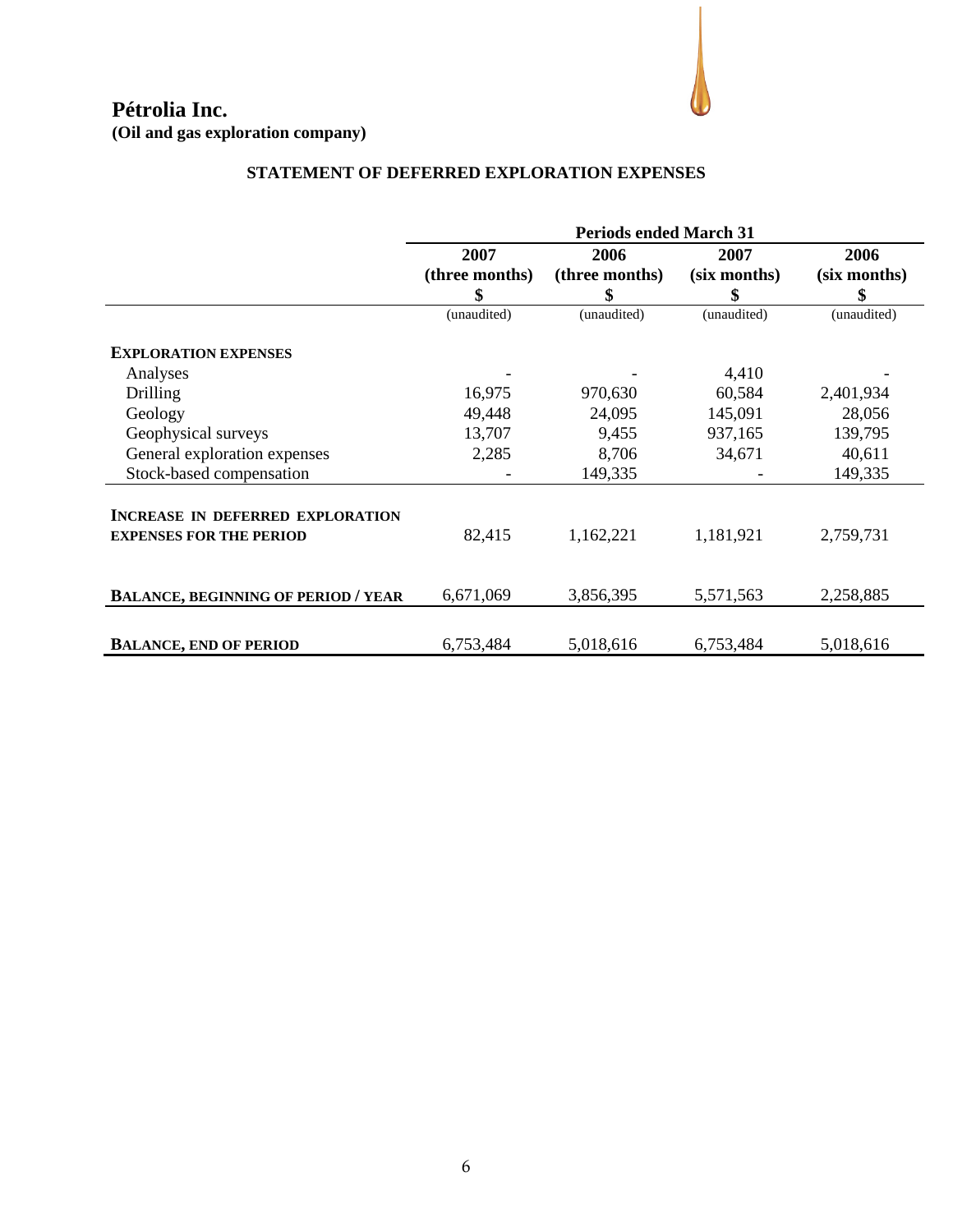## **STATEMENT OF CASH FLOWS**

|                                                | <b>Periods ended March 31</b> |                                          |               |             |
|------------------------------------------------|-------------------------------|------------------------------------------|---------------|-------------|
|                                                | 2007                          | 2006                                     | 2007          | 2006        |
|                                                | (three months)                | (three months) (six months) (six months) |               |             |
|                                                | \$                            | \$                                       | \$            | \$          |
|                                                | (unaudited)                   | (unaudited)                              | (unaudited)   | (unaudited) |
|                                                |                               |                                          |               |             |
| <b>OPERATING ACTIVITIES</b>                    |                               |                                          |               |             |
| Net loss                                       | (84, 747)                     | (195, 831)                               | (154, 755)    | (249, 532)  |
| Items not affecting cash                       |                               |                                          |               |             |
| Depreciation of fixed assets                   | 5,621                         | 770                                      | 11,124        | 1,498       |
| Depreciation of deferred expenses              |                               | 2,625                                    |               | 5,250       |
| Stock-based compensation                       |                               | 130,065                                  |               | 130,065     |
| Future income taxes                            | (39,711)                      |                                          | (72, 352)     |             |
|                                                |                               |                                          |               |             |
|                                                | (118, 837)                    | (62, 371)                                | (215,983)     | (112,719)   |
| Net change in non-cash operating               |                               |                                          |               |             |
| working capital items                          | (128, 162)                    | 108,907                                  | (24, 624)     | (35,207)    |
|                                                |                               |                                          |               |             |
|                                                | (246,999)                     | 46,536                                   | (240, 607)    | (147, 926)  |
|                                                |                               |                                          |               |             |
| <b>FINANCING ACTIVITIES</b>                    |                               |                                          |               |             |
| Capital stock issuance                         |                               | 172,160                                  | 264,419       | 3,803,160   |
| Share issuing costs                            | (16, 385)                     | 86,421                                   | (50, 107)     | (447, 645)  |
| Refund of the long-term debt                   | (2, 842)                      |                                          | (5,667)       |             |
|                                                |                               |                                          |               |             |
|                                                | (19,227)                      | 258,581                                  | 208,645       | 3,355,515   |
| <b>INVESTING ACTIVITIES</b>                    |                               |                                          |               |             |
| Acquisition of fixed assets                    | (4,085)                       | (795)                                    | (9,994)       | (1,695)     |
| Acquisition of oil and gas properties          | (22, 739)                     | (5,001)                                  | (22, 739)     | (68, 340)   |
| Increase in deferred exploration expenses      |                               |                                          |               |             |
| net of government subsidies                    | (760, 414)                    |                                          |               | (2,575,900) |
|                                                |                               | (1,679,337)                              | (1,165,908)   |             |
|                                                | (787, 238)                    | (1,685,133)                              | (1, 198, 641) | (2,645,935) |
|                                                |                               |                                          |               |             |
|                                                |                               |                                          |               |             |
| <b>INCREASE (DECREASE) IN CASH AND CASH</b>    |                               |                                          |               |             |
| <b>EQUIVALENTS</b>                             | (1,053,464)                   | (1,380,016)                              | (1,230,603)   | 561,654     |
| CASH AND CASH EQUIVALENTS, BEGINNING OF PERIOD | 1,706,265                     | 3,354,108                                | 1,883,404     | 1,612,438   |
|                                                |                               |                                          |               |             |
| CASH AND CASH EQUIVALENTS, END OF PERIOD       | 652,801                       | 2,174,092                                | 652,801       | 2,174,092   |
|                                                |                               |                                          |               |             |
| CASH AND CASH EQUIVALENTS OF THE COMPANY       |                               |                                          |               |             |
|                                                |                               |                                          |               |             |
| <b>ARE AS FOLLOWS:</b>                         |                               |                                          |               |             |
| Cash                                           | 24,005                        | 67,622                                   | 24,005        | 67,622      |
| Short-term investments                         | 628,796                       | 2,106,470                                | 628,796       | 2,106,470   |
|                                                | 652,801                       | 2,174,092                                | 652,801       | 2,174,092   |